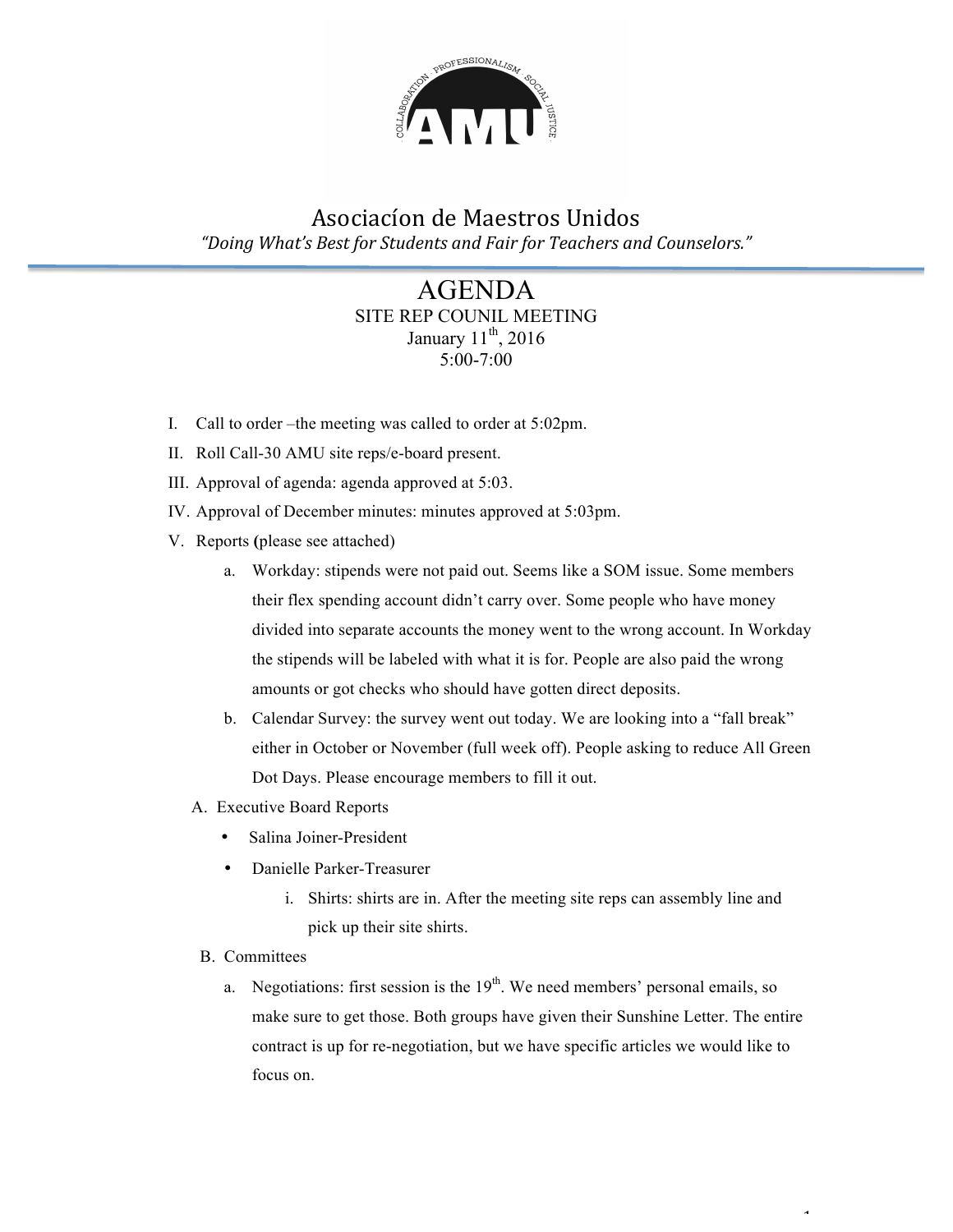

### Asociacíon de Maestros Unidos "Doing What's Best for Students and Fair for Teachers and Counselors."

- b. Sustainability Committee: advisory, evaluations, teacher-admin relationships, and PD. Ralph Bunche has been seen as a "model advisory". However, the teachers end up doing a lot of prep and work for advisory and believe it should be recognized as a prep. When we send out the second survey try to space it out so that it isn't set at the same time as multiple other surveys. Is there research to back up advisory? Schools that successfully implement advisory have great results. However, it feels like GD isn't approaching advisory in the most beneficial way. At Henry Clay they purchased Second Step Curriculum (Social Emotional). At Inglewood they have Curriculum Skills as a  $7<sup>th</sup>$  period and they still have advisory once a week for about 45 minutes. At transformation schools there are so many other things that are taken on that advisory is not sustainable. The lessons are very cookie cutter and there are so many SPED students/ID that it does not seem beneficial. Advisory seems to look very different at every school site. Watts advisory is 3 times a week for 80 minutes. It is very burdensome and there is not a lot of buy in. At Pat Brown it is similar (70 minutes). It is a huge discipline issue. It is at the end of the day and consists of a lot of lecture. There are programs that are available so that we don't have to reinvent the wheel, but no one takes on the time and effort to find what is out there. At Jefferson admin plans once a week a social thing, another day is technology and the other day is a physical activity. NEXT STEPS: Advisory committees meeting to share best practices/what works for their sites. Advisory committees should have 4 teachers (1 from each grade level). Treating it as a prep (because it is one).
- c. See attached reports for more information.

#### VI. Unfinished Business- None

#### VII. New Business

 $\overline{\phantom{0}}$ 

- MOU-Evaluation
	- o Motion to pass pilot observation MOU between AMU and Green Dot Public Schools, which states that teachers who have already completed one Observation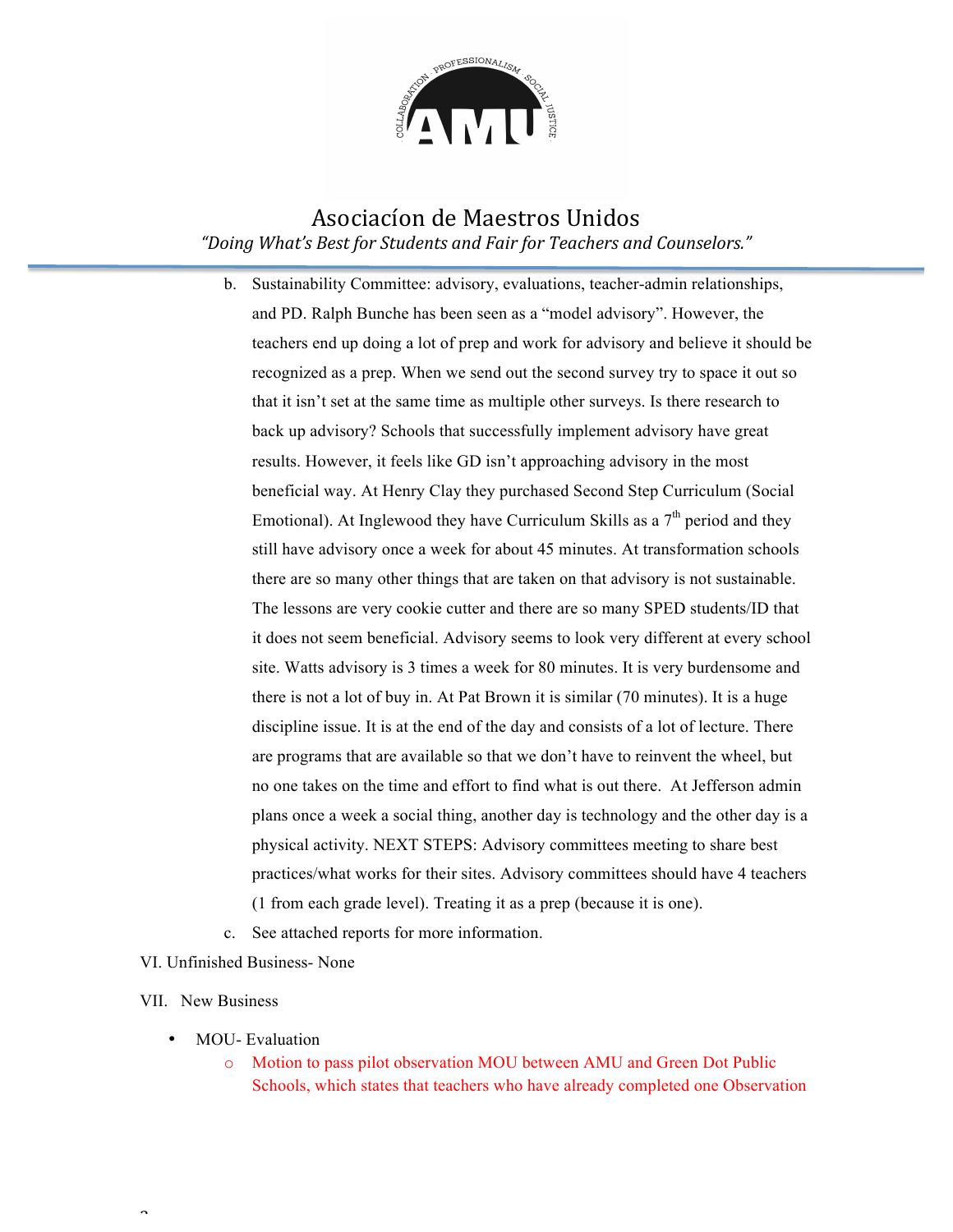

# Asociacíon de Maestros Unidos

"Doing What's Best for Students and Fair for Teachers and Counselors."

Cycle and received Summative Scores in the fall will not participate in a second observation cycle in the spring.

- § Salina shared the information from the November Evaluation Survey data (teacher and admin). In all of GD 90% of teachers (464) have completed the fall semester evaluation. 7% (38 teachers) are incomplete. 2% (12 teachers) are incomplete because of missing informal in BB. Group 2 teachers have done better this year than they did last year. L
- Development Plan Eligibility: For teachers that have less than 2 years of GD service, last year 30% were eligible for a development plan (2014- 2015), this year 22% are eligible.
- The idea for the MOU came from the evaluation committee meeting and then was brought up by CDJ. Salina visited Kayla's site and saw this first hand at Henry Clay.
- § Will there be a consequence for admin if they do not reach these deadlines/complete the informals?
- Locke wants a differentiated evaluation system. Transformations schools should have a different evaluation system. Teachers are afraid that their rating will be dependent upon one score. Protect the language in the contract of a teacher getting threes when an admin doesn't follow the timelines.
- This all emanates from management's perspective of what good teaching is. We need to not be reactive. What is best for teachers? What can help them grow and develop?

 $\overline{\phantom{0}}$ 

Called to question at 6:20pm. Motion passes. We will vote on the original motion (stated above in red). 1 was opposed. No abstentions. Motion passes at 6:21pm.

VIII. Announcements/Updates/ General Discussion Items

A. Incentives for Transformation Members: teachers have said that it is "not about the money". Paying them more money will not keep them there. Class sizes are something that could possibly appeal to teachers at these schools. A lot of the issues are outside of the classroom so smaller class sizes won't actually help that. Additional prep time would be beneficial to teachers at trans schools. At the middle school level, smaller class sizes would be beneficial. It is good for teachers and is WHAT IS BEST FOR KIDS. Why pay so much for Read 180 and then not implement it the way it is supposed to be (class size should be 18 and we push it to